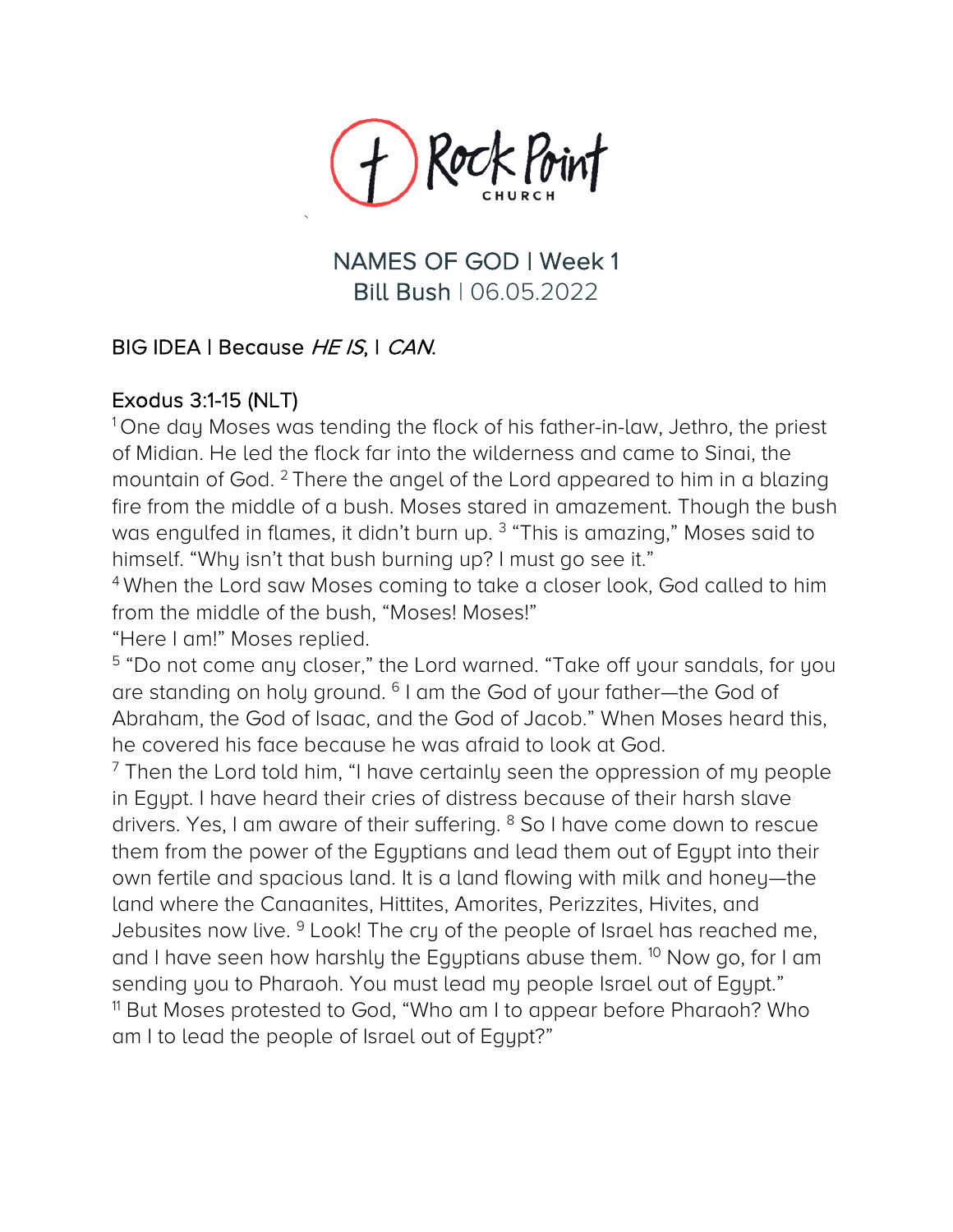$12$  God answered, "I will be with you. And this is your sign that I am the one who has sent you: When you have brought the people out of Egypt, you will worship God at this very mountain."

<sup>13</sup> But Moses protested, "If I go to the people of Israel and tell them, 'The God of your ancestors has sent me to you,' they will ask me, 'What is his name?' Then what should I tell them?"

<sup>14</sup> God replied to Moses, "I am who i am. Say this to the people of Israel: I am has sent me to you." <sup>15</sup> God also said to Moses, "Say this to the people of Israel: Yahweh, the God of your ancestors—the God of Abraham, the God of Isaac, and the God of Jacob—has sent me to you.

This is my eternal name,

my name to remember for all generations.

John 8:53-59 (NLT)<br><sup>53</sup> Are you greater than our father Abraham? He died, and so did the prophets. Who do you think you are?"

<sup>54</sup> Jesus answered, "If I want glory for myself, it doesn't count. But it is my Father who will glorify me. You say, 'He is our God,' <sup>55</sup> but you don't even know him. I know him. If I said otherwise, I would be as great a liar as you! But I do know him and obey him. 56 Your father Abraham rejoiced as he looked forward to my coming. He saw it and was glad."

<sup>57</sup> The people said, "You aren't even fifty years old. How can you say you have seen Abraham?"

<sup>58</sup> Jesus answered, "I tell you the truth, before Abraham was even born, I am!" <sup>59</sup> At that point they picked up stones to throw at him. But Jesus was hidden from them and left the Temple.

Exodus 3:16-22 (NLT)<br><sup>16</sup> "Now go and call together all the elders of Israel. Tell them, 'Yahweh, the God of your ancestors—the God of Abraham, Isaac, and Jacob—has appeared to me. He told me, "I have been watching closely, and I see how the Egyptians are treating you.<sup>17</sup> I have promised to rescue you from your oppression in Egypt. I will lead you to a land flowing with milk and honey the land where the Canaanites, Hittites, Amorites, Perizzites, Hivites, and Jebusites now live."'

<sup>18</sup> "The elders of Israel will accept your message. Then you and the elders must go to the king of Egypt and tell him, 'The Lord, the God of the Hebrews,